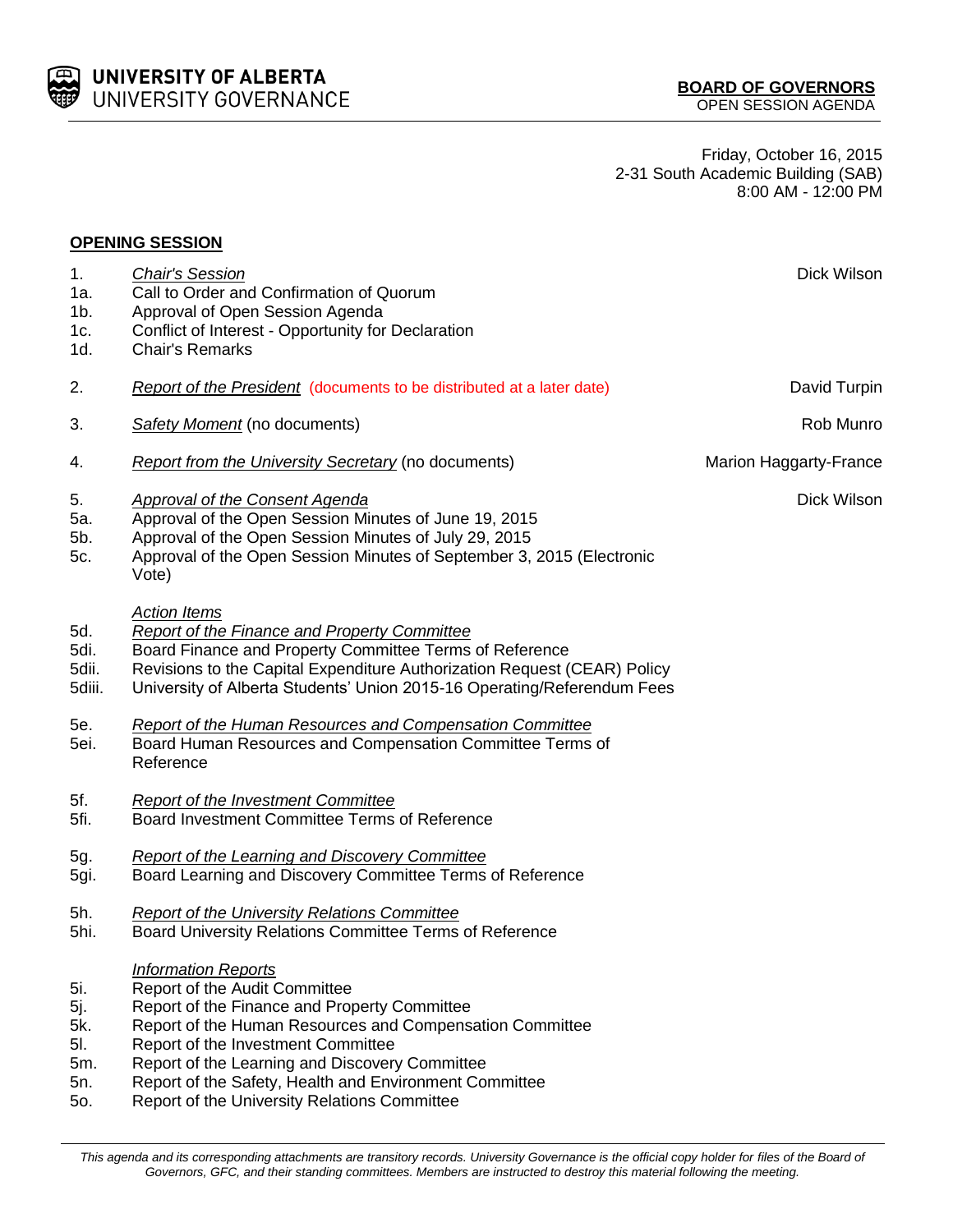*Regular Reports*

- 5p. Chancellor's Report
- 5q. Alumni Association
- 5r. Students' Union
- 5s. Graduate Students' Association (including 2014-15 Financial Statements)
- 5t. Association of Academic Staff
- 5u. Non-Academic Staff Association
- 5v. General Faculties Council
- 5w. Board Chair and Board Member Activity Report

## **ACTION ITEMS**

| 6.<br>6a. | Report of the Finance and Property Committee<br>Devonian Botanic Garden - Site Infrastructure: CEAR                         | Dick Wilson<br>Don Hickey                            |
|-----------|-----------------------------------------------------------------------------------------------------------------------------|------------------------------------------------------|
| 6b.       | Lister Centre Tower #5 and East Campus Village – Phase 3: CEAR                                                              | Don Hickey                                           |
| 6c.       | Lister Centre Tower #5 and East Campus Village – Phase 3: Project<br>Finance (Borrowing Resolution) and Order in Council    | Don Hickey                                           |
| 6d.       | Capitalization of Unrestricted Funds to Permanent Restricted Endowments<br><b>Net Assets</b>                                | <b>Phyllis Clark</b>                                 |
| 7.<br>7a. | Report of the Safety, Health and Environment Committee<br>Board Safety, Health and Environment Committee Terms of Reference | Steven LePoole<br>Steven LePoole                     |
| 8.<br>8a. | <b>Report of the Board Chair</b><br><b>Committee Appointments</b>                                                           | Dick Wilson<br>Dick Wilson<br>Marion Haggarty-France |
|           | <b>CLOSING SESSION</b>                                                                                                      |                                                      |
| 9.        | <b>Other Business</b>                                                                                                       | Dick Wilson                                          |

| 10. | <b>Reminder of Board Events:</b>    |                                                                                                                                                                                                                                                                                       | Dick Wilson |
|-----|-------------------------------------|---------------------------------------------------------------------------------------------------------------------------------------------------------------------------------------------------------------------------------------------------------------------------------------|-------------|
|     | $\bullet$<br>$\bullet$<br>$\bullet$ | Monday, November 23: Joint Board of Governors, General<br>Faculties Council & Senate Strategic Planning Discussion / Board<br>of Governors' Board-Member Only Dinner<br>Thursday, December 10: Board of Governors' Holiday Dinner<br>Friday, December 11: Board of Governors' Meeting |             |
| 11. | Adjournment                         |                                                                                                                                                                                                                                                                                       | Dick Wilson |
|     | Presenter(s):                       |                                                                                                                                                                                                                                                                                       |             |
|     | Dick Wilson                         | Acting Chair, Board of Governors; Chair, Board Finance and Property Committee                                                                                                                                                                                                         |             |
|     | <b>Phyllis Clark</b>                | Vice-President (Finance and Administration)                                                                                                                                                                                                                                           |             |
|     | Marion Haggarty-France              | <b>University Secretary</b>                                                                                                                                                                                                                                                           |             |
|     | Don Hickey                          | Vice-President (Facilities and Onerations)                                                                                                                                                                                                                                            |             |

| Don Hickey     | Vice-President (Facilities and Operations)            |
|----------------|-------------------------------------------------------|
| Steven LePoole | Chair, Board Safety, Health and Environment Committee |
| Rob Munro      | Director, Environment, Health and Safety              |
| David Turpin   | <b>President and Vice-Chancellor</b>                  |

R:\GO03 Board Of Governors - Committees\BOA\15-16\OC-16\Agenda\Agenda Listings\FINAL-Open-Session.Docx